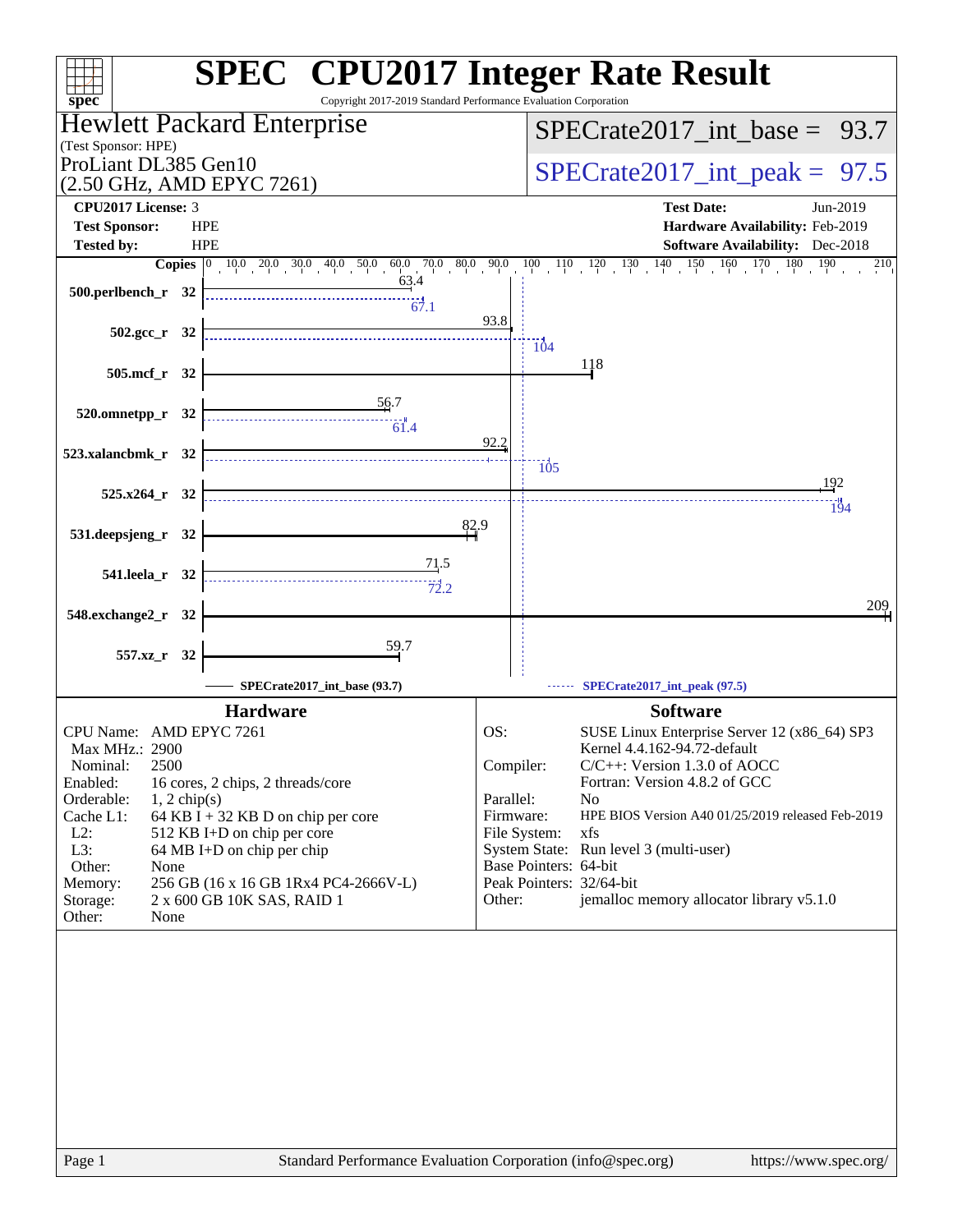# **[spec](http://www.spec.org/)**

# **[SPEC CPU2017 Integer Rate Result](http://www.spec.org/auto/cpu2017/Docs/result-fields.html#SPECCPU2017IntegerRateResult)**

Copyright 2017-2019 Standard Performance Evaluation Corporation

#### Hewlett Packard Enterprise

#### (Test Sponsor: HPE)

(2.50 GHz, AMD EPYC 7261)

[SPECrate2017\\_int\\_base =](http://www.spec.org/auto/cpu2017/Docs/result-fields.html#SPECrate2017intbase) 93.7

### ProLiant DL385 Gen10  $SPECTR_{26} \times S_{26}$  SPECrate2017 int\_peak = 97.5

**[CPU2017 License:](http://www.spec.org/auto/cpu2017/Docs/result-fields.html#CPU2017License)** 3 **[Test Date:](http://www.spec.org/auto/cpu2017/Docs/result-fields.html#TestDate)** Jun-2019 **[Test Sponsor:](http://www.spec.org/auto/cpu2017/Docs/result-fields.html#TestSponsor)** HPE **[Hardware Availability:](http://www.spec.org/auto/cpu2017/Docs/result-fields.html#HardwareAvailability)** Feb-2019 **[Tested by:](http://www.spec.org/auto/cpu2017/Docs/result-fields.html#Testedby)** HPE **[Software Availability:](http://www.spec.org/auto/cpu2017/Docs/result-fields.html#SoftwareAvailability)** Dec-2018

#### **[Results Table](http://www.spec.org/auto/cpu2017/Docs/result-fields.html#ResultsTable)**

|                    | <b>Base</b>                       |                |       |                |       |                | <b>Peak</b> |               |                |              |                |              |                |              |
|--------------------|-----------------------------------|----------------|-------|----------------|-------|----------------|-------------|---------------|----------------|--------------|----------------|--------------|----------------|--------------|
| <b>Benchmark</b>   | <b>Copies</b>                     | <b>Seconds</b> | Ratio | <b>Seconds</b> | Ratio | <b>Seconds</b> | Ratio       | <b>Copies</b> | <b>Seconds</b> | <b>Ratio</b> | <b>Seconds</b> | <b>Ratio</b> | <b>Seconds</b> | <b>Ratio</b> |
| $500$ .perlbench r | 32                                | 804            | 63.4  | 803            | 63.4  | 803            | 63.4        | 32            | 759            | 67.1         | 759            | 67.1         | 761            | 66.9         |
| $502.\text{sec}$   | 32                                | 482            | 94.0  | 483            | 93.8  | 483            | 93.8        | 32            | 437            | <b>104</b>   | 438            | 104          | 437            | 104          |
| $505$ .mcf r       | 32                                | 436            | 119   | 437            | 118   | 438            | 118         | 32            | 436            | 119          | 437            | 118          | 438            | 118          |
| 520.omnetpp_r      | 32                                | 740            | 56.7  | 759            | 55.3  | 738            | 56.9        | 32            | 683            | 61.4         | 686            | 61.2         | 679            | 61.9         |
| 523.xalancbmk r    | 32                                | 367            | 92.2  | 365            | 92.5  | 368            | 91.9        | 32            | 321            | 105          | 321            | <b>105</b>   | 389            | 86.9         |
| 525.x264 r         | 32                                | 291            | 192   | 292            | 192   | 298            | 188         | 32            | 290            | 193          | 289            | 194          | 288            | 194          |
| 531.deepsjeng_r    | 32                                | 443            | 82.9  | 440            | 83.4  | 456            | 80.4        | 32            | 443            | 82.9         | 440            | 83.4         | 456            | 80.4         |
| 541.leela r        | 32                                | 741            | 71.5  | 741            | 71.5  | 741            | 71.5        | 32            | 733            | 72.3         | 734            | 72.2         | 734            | 72.2         |
| 548.exchange2_r    | 32                                | 404            | 208   | 401            | 209   | 401            | 209         | 32            | 404            | 208          | 401            | 209          | 401            | 209          |
| 557.xz r           | 32                                | 578            | 59.8  | 579            | 59.7  | 579            | 59.7        | 32            | 578            | 59.8         | 579            | 59.7         | 579            | 59.7         |
|                    | $SPECrate2017$ int base =<br>93.7 |                |       |                |       |                |             |               |                |              |                |              |                |              |

**[SPECrate2017\\_int\\_peak =](http://www.spec.org/auto/cpu2017/Docs/result-fields.html#SPECrate2017intpeak) 97.5**

Results appear in the [order in which they were run.](http://www.spec.org/auto/cpu2017/Docs/result-fields.html#RunOrder) Bold underlined text [indicates a median measurement.](http://www.spec.org/auto/cpu2017/Docs/result-fields.html#Median)

#### **[Compiler Notes](http://www.spec.org/auto/cpu2017/Docs/result-fields.html#CompilerNotes)**

The AMD64 AOCC Compiler Suite is available at <http://developer.amd.com/amd-aocc/>

The AOCC Fortran Plugin version 1.3.0 was used to leverage AOCC optimizers with gfortran. It is available here: <http://developer.amd.com/amd-aocc/>

jemalloc: configured and built with GCC v4.8.2 in RHEL v7.2 under default conditions. <https://github.com/jemalloc/jemalloc/releases/download/5.1.0/jemalloc-5.1.0.tar.bz2>

jemalloc uses environment variable MALLOC\_CONF with values narenas and lg\_chunk: narenas: sets the maximum number of arenas to use for automatic multiplexing of threads and arenas.

 lg\_chunk: set the virtual memory chunk size (log base 2). For example, lg\_chunk:21 sets the default chunk size to 2^21 = 2MiB.

#### **[Submit Notes](http://www.spec.org/auto/cpu2017/Docs/result-fields.html#SubmitNotes)**

The config file option 'submit' was used. 'numactl' was used to bind copies to the cores. See the configuration file for details.

### **[Operating System Notes](http://www.spec.org/auto/cpu2017/Docs/result-fields.html#OperatingSystemNotes)**

'ulimit -s unlimited' was used to set environment stack size 'ulimit -l 2097152' was used to set environment locked pages in memory limit

**(Continued on next page)**

Page 2 Standard Performance Evaluation Corporation [\(info@spec.org\)](mailto:info@spec.org) <https://www.spec.org/>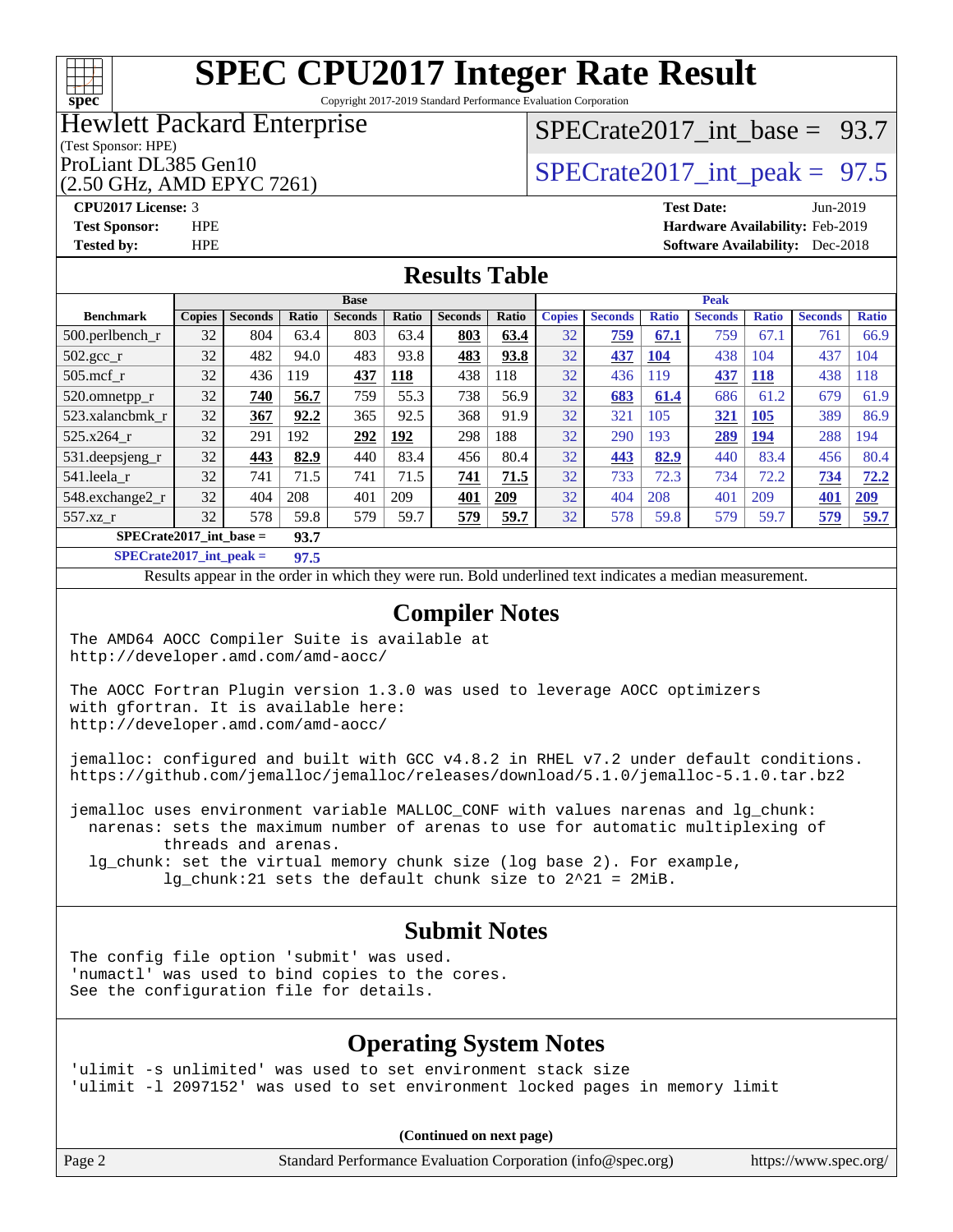

Copyright 2017-2019 Standard Performance Evaluation Corporation

#### (Test Sponsor: HPE) Hewlett Packard Enterprise

SPECrate2017 int\_base =  $93.7$ 

(2.50 GHz, AMD EPYC 7261)

ProLiant DL385 Gen10  $SPECTA = 97.5$ <br>SPECrate2017 int\_peak = 97.5

**[CPU2017 License:](http://www.spec.org/auto/cpu2017/Docs/result-fields.html#CPU2017License)** 3 **[Test Date:](http://www.spec.org/auto/cpu2017/Docs/result-fields.html#TestDate)** Jun-2019 **[Test Sponsor:](http://www.spec.org/auto/cpu2017/Docs/result-fields.html#TestSponsor)** HPE **[Hardware Availability:](http://www.spec.org/auto/cpu2017/Docs/result-fields.html#HardwareAvailability)** Feb-2019 **[Tested by:](http://www.spec.org/auto/cpu2017/Docs/result-fields.html#Testedby)** HPE **[Software Availability:](http://www.spec.org/auto/cpu2017/Docs/result-fields.html#SoftwareAvailability)** Dec-2018

#### **[Operating System Notes \(Continued\)](http://www.spec.org/auto/cpu2017/Docs/result-fields.html#OperatingSystemNotes)**

runspec command invoked through numactl i.e.: numactl --interleave=all runspec <etc>

Set dirty\_ratio=8 to limit dirty cache to 8% of memory Set swappiness=1 to swap only if necessary Set zone reclaim mode=1 to free local node memory and avoid remote memory sync then drop\_caches=3 to reset caches before invoking runcpu

dirty\_ratio, swappiness, zone\_reclaim\_mode and drop\_caches were all set using privileged echo (e.g. echo 1 > /proc/sys/vm/swappiness).

Transparent huge pages set to 'always' for this run (OS default)

### **[General Notes](http://www.spec.org/auto/cpu2017/Docs/result-fields.html#GeneralNotes)**

Environment variables set by runcpu before the start of the run: LD\_LIBRARY\_PATH = "/home/cpu2017\_rate/amd1812na\_rate\_revA\_lib/64;/home/cpu2017\_rate/amd1812na\_rate\_revA\_lib/32:"

Binaries were compiled on a system with 2p AMD EPYC 7601 CPU + 512GB Memory using RHEL 7.6

NA: The test sponsor attests, as of date of publication, that CVE-2017-5754 (Meltdown) is mitigated in the system as tested and documented. Yes: The test sponsor attests, as of date of publication, that CVE-2017-5753 (Spectre variant 1) is mitigated in the system as tested and documented. Yes: The test sponsor attests, as of date of publication, that CVE-2017-5715 (Spectre variant 2) is mitigated in the system as tested and documented. jemalloc: configured and built with GCC v4.8.2 in RHEL v7.2 under default conditions. jemalloc: sources available from jemalloc.net or <https://github.com/jemalloc/jemalloc/releases> jemalloc uses environment variable MALLOC\_CONF with values narenas and lg\_chunk: narenas: sets the maximum number of arenas to use for automatic multiplexing of threads and arenas. lg\_chunk: set the virtual memory chunk size (log base 2). For example, lg\_chunk:21 sets the default chunk size to 2^21 = 2MiB.

#### **[Platform Notes](http://www.spec.org/auto/cpu2017/Docs/result-fields.html#PlatformNotes)**

 BIOS Configuration: Thermal Configuration set to Maximum Cooling Performance Determinism set to Power Deterministic Memory Patrol Scrubbing set to Disabled

**(Continued on next page)**

Page 3 Standard Performance Evaluation Corporation [\(info@spec.org\)](mailto:info@spec.org) <https://www.spec.org/>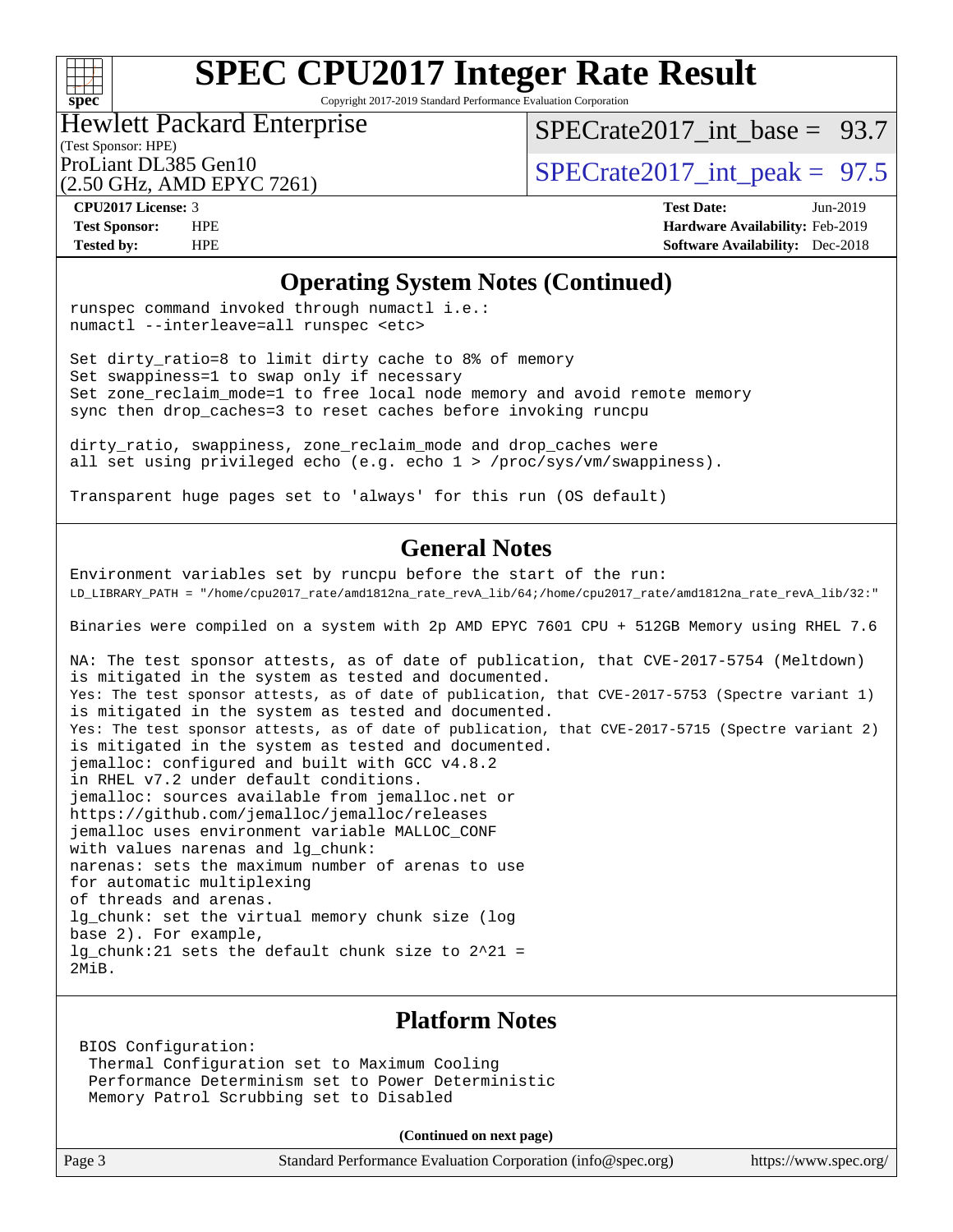### $+\hskip -1.5pt +\hskip -1.5pt +$ **[spec](http://www.spec.org/)**

# **[SPEC CPU2017 Integer Rate Result](http://www.spec.org/auto/cpu2017/Docs/result-fields.html#SPECCPU2017IntegerRateResult)**

Copyright 2017-2019 Standard Performance Evaluation Corporation

### Hewlett Packard Enterprise

[SPECrate2017\\_int\\_base =](http://www.spec.org/auto/cpu2017/Docs/result-fields.html#SPECrate2017intbase) 93.7

### (Test Sponsor: HPE)

(2.50 GHz, AMD EPYC 7261)

ProLiant DL385 Gen10  $SPECTR_{26} \times S_{26}$  SPECrate2017 int\_peak = 97.5

**[CPU2017 License:](http://www.spec.org/auto/cpu2017/Docs/result-fields.html#CPU2017License)** 3 **[Test Date:](http://www.spec.org/auto/cpu2017/Docs/result-fields.html#TestDate)** Jun-2019 **[Test Sponsor:](http://www.spec.org/auto/cpu2017/Docs/result-fields.html#TestSponsor)** HPE **[Hardware Availability:](http://www.spec.org/auto/cpu2017/Docs/result-fields.html#HardwareAvailability)** Feb-2019 **[Tested by:](http://www.spec.org/auto/cpu2017/Docs/result-fields.html#Testedby)** HPE **[Software Availability:](http://www.spec.org/auto/cpu2017/Docs/result-fields.html#SoftwareAvailability)** Dec-2018

#### **[Platform Notes \(Continued\)](http://www.spec.org/auto/cpu2017/Docs/result-fields.html#PlatformNotes)**

Page 4 Standard Performance Evaluation Corporation [\(info@spec.org\)](mailto:info@spec.org) <https://www.spec.org/> Workload Profile set to General Throughput Compute Sysinfo program /home/cpu2017\_rate/bin/sysinfo Rev: r5974 of 2018-05-19 9bcde8f2999c33d61f64985e45859ea9 running on linux-ubi7 Tue Jun 11 02:59:29 2019 SUT (System Under Test) info as seen by some common utilities. For more information on this section, see <https://www.spec.org/cpu2017/Docs/config.html#sysinfo> From /proc/cpuinfo model name : AMD EPYC 7261 8-Core Processor 2 "physical id"s (chips) 32 "processors" cores, siblings (Caution: counting these is hw and system dependent. The following excerpts from /proc/cpuinfo might not be reliable. Use with caution.) cpu cores : 8 siblings : 16 physical 0: cores 0 4 8 12 16 20 24 28 physical 1: cores 0 4 8 12 16 20 24 28 From lscpu: Architecture: x86\_64 CPU op-mode(s): 32-bit, 64-bit Byte Order: Little Endian  $CPU(s):$  32 On-line CPU(s) list: 0-31 Thread(s) per core: 2 Core(s) per socket: 8 Socket(s): 2 NUMA node(s): 8 Vendor ID: AuthenticAMD CPU family: 23 Model: 1 Model name: AMD EPYC 7261 8-Core Processor Stepping: 2 CPU MHz: 2500.000 CPU max MHz: 2500.0000 CPU min MHz: 1200.0000 BogoMIPS: 4990.58 Virtualization: AMD-V L1d cache: 32K L1i cache: 64K L2 cache: 512K L3 cache: 8192K NUMA node0 CPU(s): 0,1,16,17 NUMA node1 CPU(s): 2,3,18,19 NUMA node2 CPU(s): 4,5,20,21 **(Continued on next page)**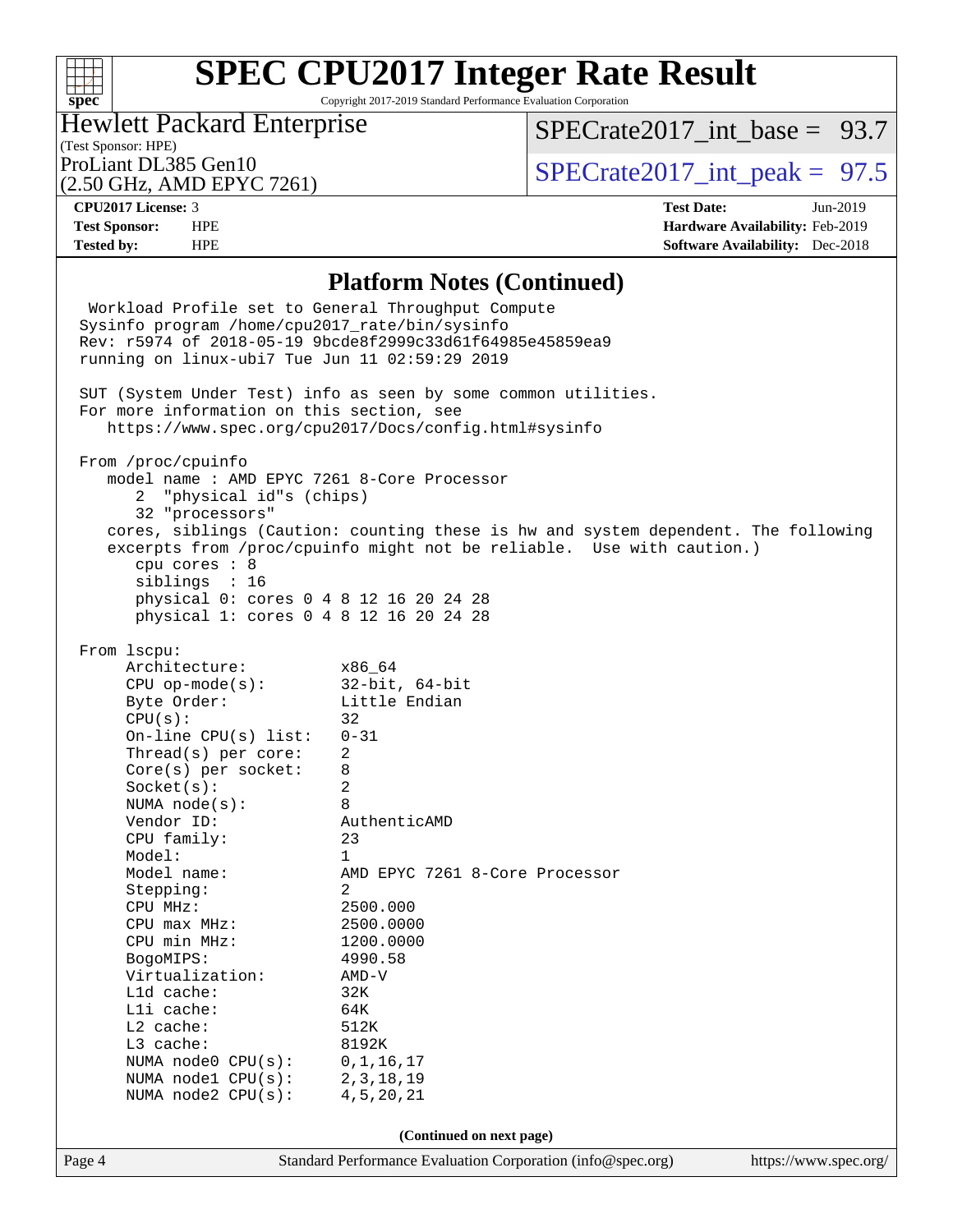| <b>SPEC CPU2017 Integer Rate Result</b>                                                                                                                                                                                                                                                                                                                                                                                                                                                                                                                                                                                                                                                                                                                                                                                                                                                                                                                        |                                                               |
|----------------------------------------------------------------------------------------------------------------------------------------------------------------------------------------------------------------------------------------------------------------------------------------------------------------------------------------------------------------------------------------------------------------------------------------------------------------------------------------------------------------------------------------------------------------------------------------------------------------------------------------------------------------------------------------------------------------------------------------------------------------------------------------------------------------------------------------------------------------------------------------------------------------------------------------------------------------|---------------------------------------------------------------|
| Copyright 2017-2019 Standard Performance Evaluation Corporation<br>spec <sup>®</sup>                                                                                                                                                                                                                                                                                                                                                                                                                                                                                                                                                                                                                                                                                                                                                                                                                                                                           |                                                               |
| <b>Hewlett Packard Enterprise</b>                                                                                                                                                                                                                                                                                                                                                                                                                                                                                                                                                                                                                                                                                                                                                                                                                                                                                                                              | $SPECTate2017$ int base = 93.7                                |
| (Test Sponsor: HPE)<br>ProLiant DL385 Gen10<br>(2.50 GHz, AMD EPYC 7261)                                                                                                                                                                                                                                                                                                                                                                                                                                                                                                                                                                                                                                                                                                                                                                                                                                                                                       | $SPECTate2017\_int\_peak = 97.5$                              |
| CPU2017 License: 3                                                                                                                                                                                                                                                                                                                                                                                                                                                                                                                                                                                                                                                                                                                                                                                                                                                                                                                                             | <b>Test Date:</b><br>Jun-2019                                 |
| <b>Test Sponsor:</b><br><b>HPE</b>                                                                                                                                                                                                                                                                                                                                                                                                                                                                                                                                                                                                                                                                                                                                                                                                                                                                                                                             | Hardware Availability: Feb-2019                               |
| <b>Tested by:</b><br><b>HPE</b>                                                                                                                                                                                                                                                                                                                                                                                                                                                                                                                                                                                                                                                                                                                                                                                                                                                                                                                                | <b>Software Availability:</b> Dec-2018                        |
| <b>Platform Notes (Continued)</b>                                                                                                                                                                                                                                                                                                                                                                                                                                                                                                                                                                                                                                                                                                                                                                                                                                                                                                                              |                                                               |
| 6, 7, 22, 23<br>NUMA $node3$ $CPU(s)$ :<br>8, 9, 24, 25<br>NUMA $node4$ $CPU(s)$ :<br>10, 11, 26, 27<br>NUMA node5 $CPU(s):$<br>NUMA node6 CPU(s):<br>12, 13, 28, 29<br>NUMA node7 CPU(s):<br>14, 15, 30, 31<br>Flags:<br>pat pse36 clflush mmx fxsr sse sse2 ht syscall nx mmxext fxsr_opt pdpelgb rdtscp lm<br>constant_tsc rep_good nopl nonstop_tsc extd_apicid amd_dcm aperfmperf eagerfpu pni<br>pclmulqdq monitor ssse3 fma cx16 sse4_1 sse4_2 movbe popcnt aes xsave avx f16c<br>rdrand lahf_lm cmp_legacy svm extapic cr8_legacy abm sse4a misalignsse 3dnowprefetch<br>osvw skinit wdt tce topoext perfctr_core perfctr_nb bpext perfctr_12 mwaitx arat cpb<br>hw_pstate ssbd ibpb npt lbrv svm_lock nrip_save tsc_scale vmcb_clean flushbyasid<br>decodeassists pausefilter pfthreshold vmmcall avic fsgsbase bmil avx2 smep bmi2<br>rdseed adx smap clflushopt sha_ni xsaveopt xsavec xgetbvl clzero irperf amd_ibpb<br>overflow_recov succor smca | fpu vme de pse tsc msr pae mce cx8 apic sep mtrr pge mca cmov |
| /proc/cpuinfo cache data<br>cache size : 512 KB<br>From numactl --hardware WARNING: a numactl 'node' might or might not correspond to a<br>physical chip.<br>$available: 8 nodes (0-7)$<br>node 0 cpus: 0 1 16 17<br>node 0 size: 32000 MB<br>node 0 free: 31902 MB<br>node 1 cpus: 2 3 18 19<br>node 1 size: 32254 MB<br>node 1 free: 32145 MB<br>node 2 cpus: 4 5 20 21<br>node 2 size: 32254 MB<br>node 2 free: 32147 MB<br>node 3 cpus: 6 7 22 23<br>node 3 size: 32254 MB<br>node 3 free: 32168 MB<br>node 4 cpus: 8 9 24 25<br>node 4 size: 32254 MB<br>node 4 free: 32168 MB<br>node 5 cpus: 10 11 26 27<br>node 5 size: 32254 MB<br>node 5 free: 32167 MB<br>node 6 cpus: 12 13 28 29<br>node 6 size: 32254 MB<br>node 6 free: 32168 MB<br>node 7 cpus: 14 15 30 31<br>node 7 size: 32122 MB<br>node 7 free: 32033 MB<br>node distances:                                                                                                               |                                                               |
| (Continued on next page)                                                                                                                                                                                                                                                                                                                                                                                                                                                                                                                                                                                                                                                                                                                                                                                                                                                                                                                                       |                                                               |
| Standard Performance Evaluation Corporation (info@spec.org)<br>Page 5                                                                                                                                                                                                                                                                                                                                                                                                                                                                                                                                                                                                                                                                                                                                                                                                                                                                                          | https://www.spec.org/                                         |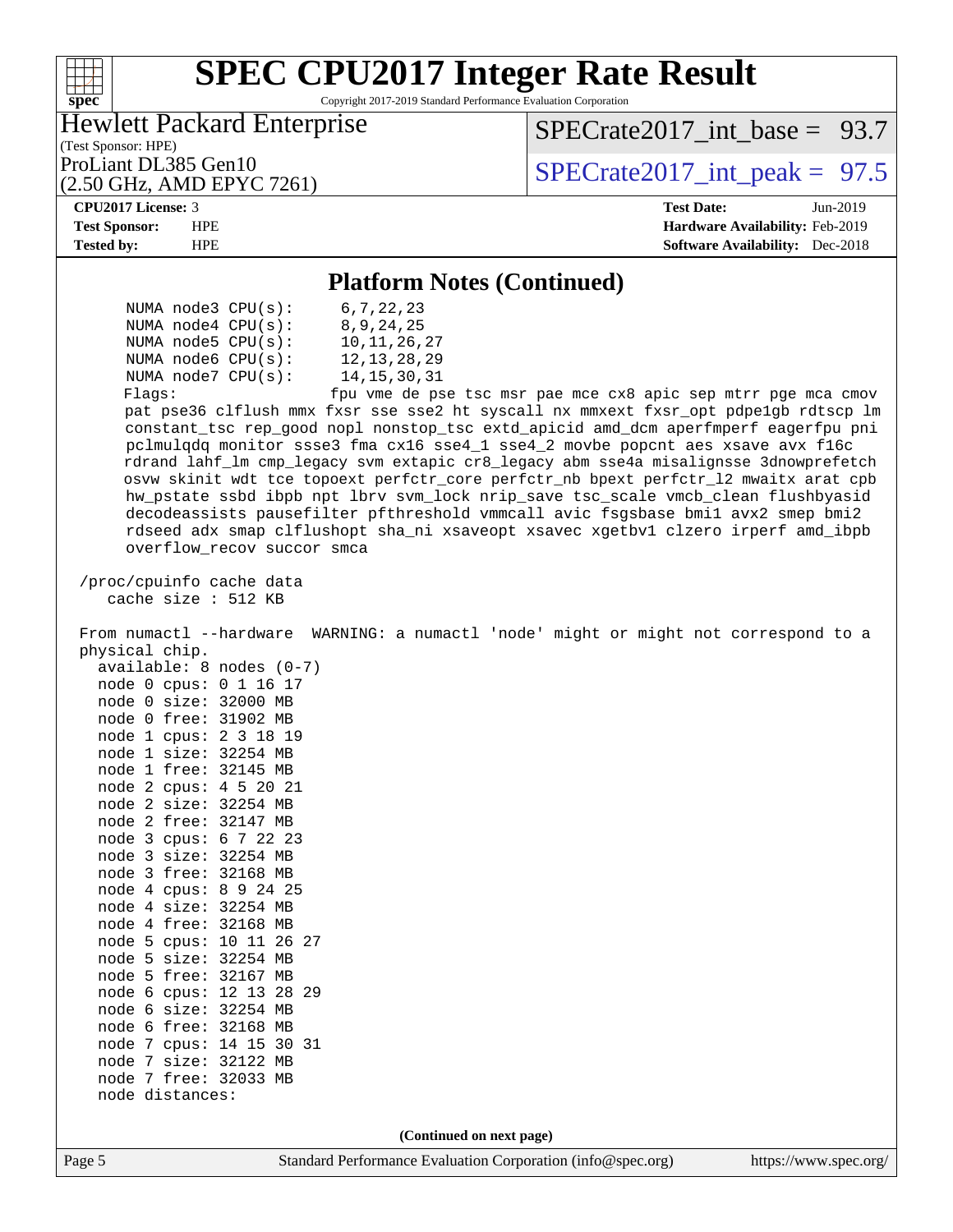Copyright 2017-2019 Standard Performance Evaluation Corporation

(Test Sponsor: HPE) Hewlett Packard Enterprise (2.50 GHz, AMD EPYC 7261) ProLiant DL385 Gen10  $SPECTR_{26} \times S_{26}$  SPECrate2017 int\_peak = 97.5 SPECrate2017 int\_base =  $93.7$ **[CPU2017 License:](http://www.spec.org/auto/cpu2017/Docs/result-fields.html#CPU2017License)** 3 **[Test Date:](http://www.spec.org/auto/cpu2017/Docs/result-fields.html#TestDate)** Jun-2019 **[Test Sponsor:](http://www.spec.org/auto/cpu2017/Docs/result-fields.html#TestSponsor)** HPE **[Hardware Availability:](http://www.spec.org/auto/cpu2017/Docs/result-fields.html#HardwareAvailability)** Feb-2019 **[Tested by:](http://www.spec.org/auto/cpu2017/Docs/result-fields.html#Testedby)** HPE **[Software Availability:](http://www.spec.org/auto/cpu2017/Docs/result-fields.html#SoftwareAvailability)** Dec-2018 **[Platform Notes \(Continued\)](http://www.spec.org/auto/cpu2017/Docs/result-fields.html#PlatformNotes)** node 0 1 2 3 4 5 6 7 0: 10 16 16 16 32 32 32 32 1: 16 10 16 16 32 32 32 32 2: 16 16 10 16 32 32 32 32 3: 16 16 16 10 32 32 32 32 4: 32 32 32 32 10 16 16 16 5: 32 32 32 32 16 10 16 16 6: 32 32 32 32 16 16 10 16 7: 32 32 32 32 16 16 16 10 From /proc/meminfo MemTotal: 263835136 kB HugePages\_Total: 0 Hugepagesize: 2048 kB /usr/bin/lsb\_release -d SUSE Linux Enterprise Server 12 SP3 From /etc/\*release\* /etc/\*version\* SuSE-release: SUSE Linux Enterprise Server 12 (x86\_64) VERSION = 12 PATCHLEVEL = 3 # This file is deprecated and will be removed in a future service pack or release. # Please check /etc/os-release for details about this release. os-release: NAME="SLES" VERSION="12-SP3" VERSION\_ID="12.3" PRETTY\_NAME="SUSE Linux Enterprise Server 12 SP3" ID="sles" ANSI\_COLOR="0;32" CPE\_NAME="cpe:/o:suse:sles:12:sp3" uname -a: Linux linux-ubi7 4.4.162-94.72-default #1 SMP Mon Nov 12 18:57:45 UTC 2018 (9de753f) x86\_64 x86\_64 x86\_64 GNU/Linux Kernel self-reported vulnerability status: CVE-2017-5754 (Meltdown): Not affected CVE-2017-5753 (Spectre variant 1): Mitigation: \_\_user pointer sanitization CVE-2017-5715 (Spectre variant 2): Mitigation: Full AMD retpoline, IBPB, RSB filling run-level 3 Jun 11 02:52 SPEC is set to: /home/cpu2017\_rate **(Continued on next page)**

**[spec](http://www.spec.org/)**

 $+\!\!+\!\!$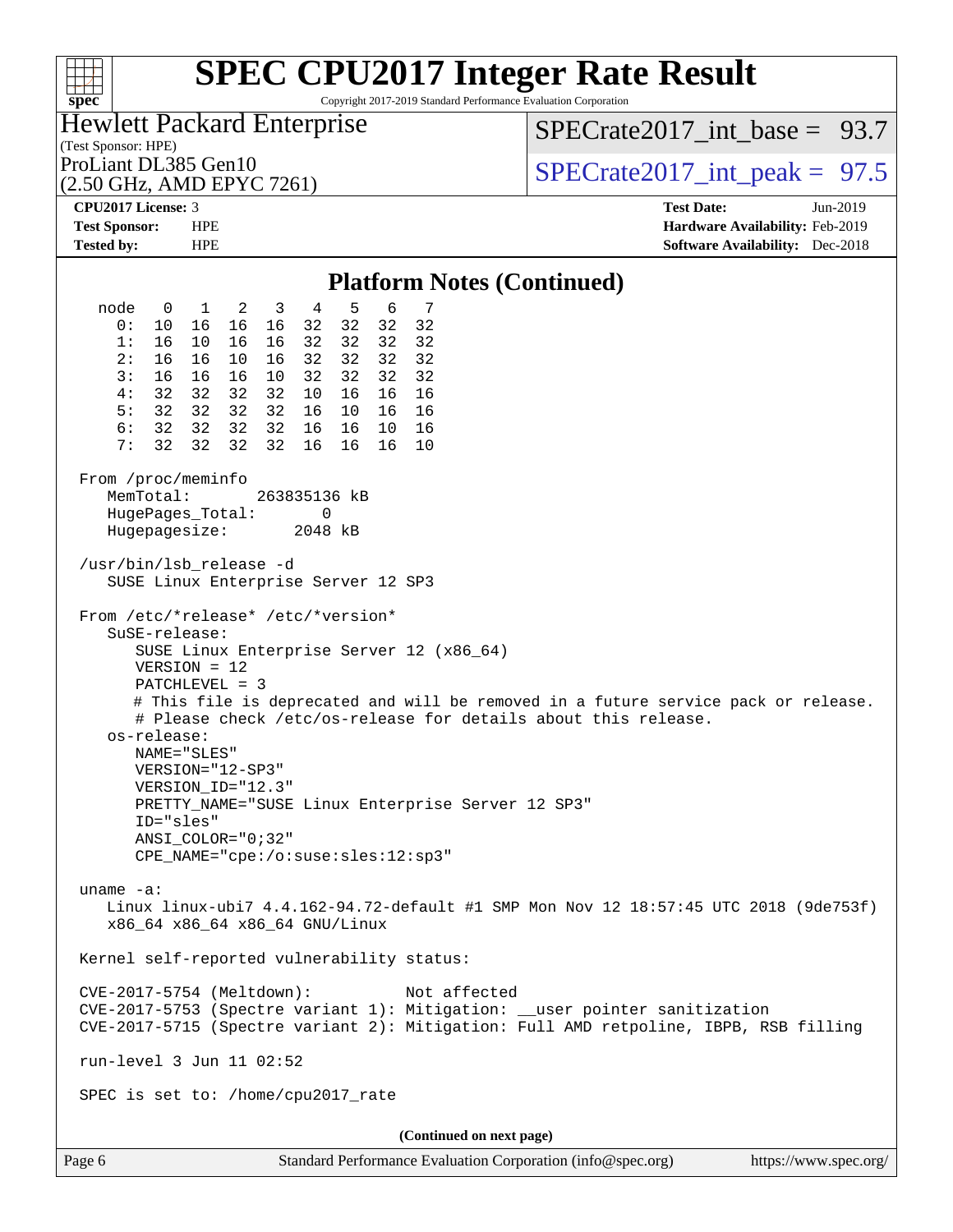Copyright 2017-2019 Standard Performance Evaluation Corporation

(Test Sponsor: HPE) Hewlett Packard Enterprise

SPECrate2017 int\_base =  $93.7$ 

(2.50 GHz, AMD EPYC 7261)

ProLiant DL385 Gen10  $SPECTA = 97.5$ <br>SPECrate2017 int\_peak = 97.5

**[spec](http://www.spec.org/)**

 $+\ +$ 

**[CPU2017 License:](http://www.spec.org/auto/cpu2017/Docs/result-fields.html#CPU2017License)** 3 **[Test Date:](http://www.spec.org/auto/cpu2017/Docs/result-fields.html#TestDate)** Jun-2019 **[Test Sponsor:](http://www.spec.org/auto/cpu2017/Docs/result-fields.html#TestSponsor)** HPE **[Hardware Availability:](http://www.spec.org/auto/cpu2017/Docs/result-fields.html#HardwareAvailability)** Feb-2019 **[Tested by:](http://www.spec.org/auto/cpu2017/Docs/result-fields.html#Testedby)** HPE **[Software Availability:](http://www.spec.org/auto/cpu2017/Docs/result-fields.html#SoftwareAvailability)** Dec-2018

#### **[Platform Notes \(Continued\)](http://www.spec.org/auto/cpu2017/Docs/result-fields.html#PlatformNotes)**

| Filesystem |  |  | Type Size Used Avail Use% Mounted on |  |
|------------|--|--|--------------------------------------|--|
| /dev/sda4  |  |  | xfs 518G 48G 470G 10% / home         |  |

 Additional information from dmidecode follows. WARNING: Use caution when you interpret this section. The 'dmidecode' program reads system data which is "intended to allow hardware to be accurately determined", but the intent may not be met, as there are frequent changes to hardware, firmware, and the "DMTF SMBIOS" standard.

 BIOS HPE A40 01/25/2019 Memory:

 16x HPE 840757-191 16 GB 1 rank 2666 16x UNKNOWN NOT AVAILABLE

(End of data from sysinfo program)

### **[Compiler Version Notes](http://www.spec.org/auto/cpu2017/Docs/result-fields.html#CompilerVersionNotes)**

============================================================================== CC 502.gcc\_r(peak) ------------------------------------------------------------------------------ AOCC.LLVM.1.3.0.B34.2018\_10\_22 clang version 7.0.0 (CLANG: Jenkins AOCC\_1\_3\_0\_Release-Build#34) (based on LLVM AOCC.LLVM.1.3.0.B34.2018\_10\_22) Target: i386-unknown-linux-gnu Thread model: posix InstalledDir: /root/work/compilers/aocc1.3.0/AOCC-1.3.0-Compiler/bin ------------------------------------------------------------------------------ ============================================================================== CXXC 523.xalancbmk\_r(peak) ------------------------------------------------------------------------------ AOCC.LLVM.1.3.0.B34.2018\_10\_22 clang version 7.0.0 (CLANG: Jenkins AOCC\_1\_3\_0\_Release-Build#34) (based on LLVM AOCC.LLVM.1.3.0.B34.2018\_10\_22) Target: i386-unknown-linux-gnu Thread model: posix InstalledDir: /root/work/compilers/aocc1.3.0/AOCC-1.3.0-Compiler/bin ------------------------------------------------------------------------------ ============================================================================== CC 500.perlbench\_r(base)  $502.\text{gcc_r}$ (base)  $505.\text{mcf_r}$ (base, peak) 525.x264\_r(base) 557.xz\_r(base, peak) ------------------------------------------------------------------------------ AOCC.LLVM.1.3.0.B34.2018\_10\_22 clang version 7.0.0 (CLANG: Jenkins AOCC\_1\_3\_0\_Release-Build#34) (based on LLVM AOCC.LLVM.1.3.0.B34.2018\_10\_22) Target: x86\_64-unknown-linux-gnu Thread model: posix InstalledDir: /root/work/compilers/aocc1.3.0/AOCC-1.3.0-Compiler/bin ------------------------------------------------------------------------------

**(Continued on next page)**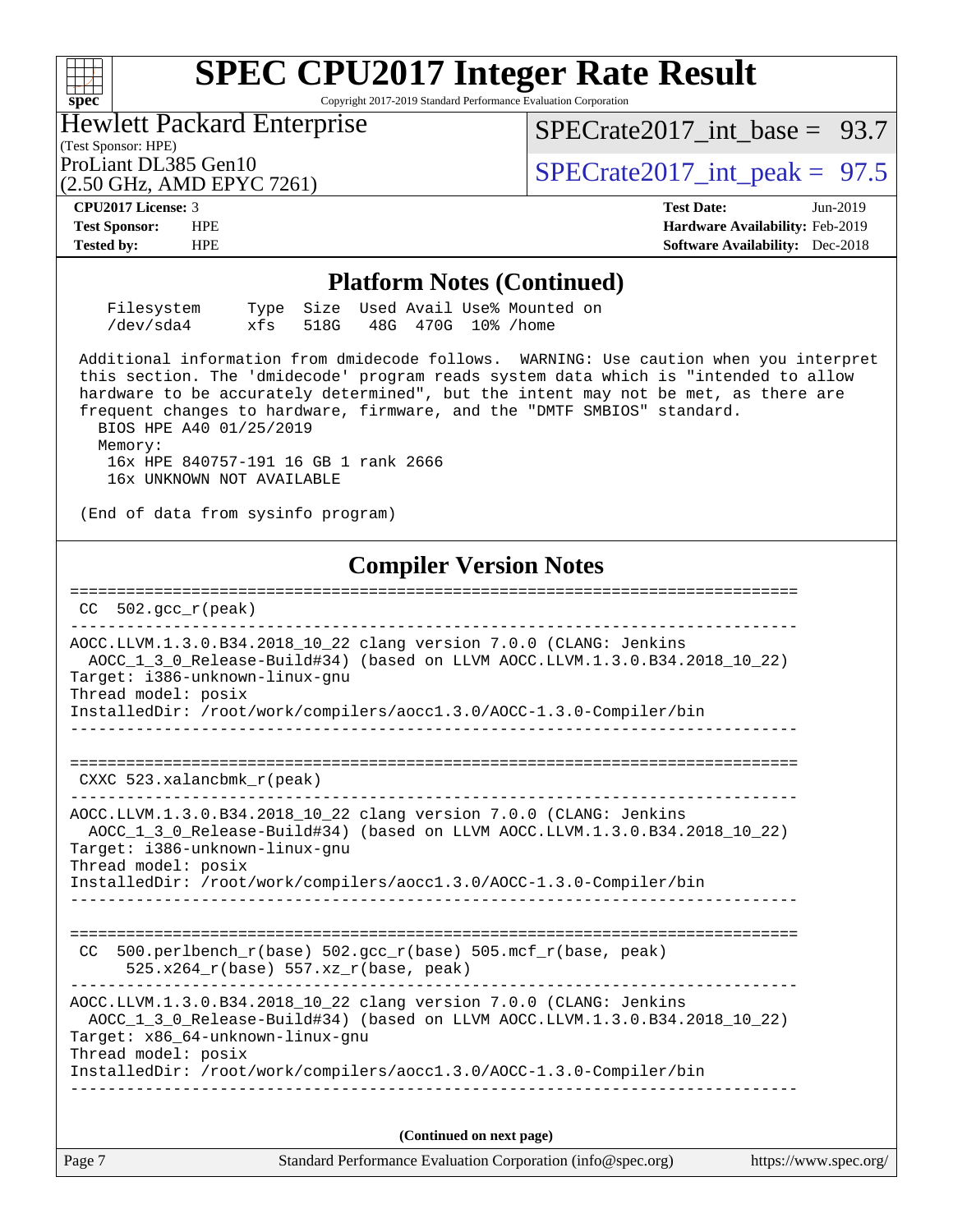#### **[spec](http://www.spec.org/)**

# **[SPEC CPU2017 Integer Rate Result](http://www.spec.org/auto/cpu2017/Docs/result-fields.html#SPECCPU2017IntegerRateResult)**

Copyright 2017-2019 Standard Performance Evaluation Corporation

### (Test Sponsor: HPE) Hewlett Packard Enterprise (2.50 GHz, AMD EPYC 7261)

 $SPECTate2017\_int\_base = 93.7$ 

ProLiant DL385 Gen10<br>  $\text{SPECrate2017\_int\_peak} = 97.5$ 

| <b>CPU2017 License: 3</b> |  |
|---------------------------|--|

**[CPU2017 License:](http://www.spec.org/auto/cpu2017/Docs/result-fields.html#CPU2017License)** 3 **[Test Date:](http://www.spec.org/auto/cpu2017/Docs/result-fields.html#TestDate)** Jun-2019 **[Test Sponsor:](http://www.spec.org/auto/cpu2017/Docs/result-fields.html#TestSponsor)** HPE **[Hardware Availability:](http://www.spec.org/auto/cpu2017/Docs/result-fields.html#HardwareAvailability)** Feb-2019 **[Tested by:](http://www.spec.org/auto/cpu2017/Docs/result-fields.html#Testedby)** HPE **[Software Availability:](http://www.spec.org/auto/cpu2017/Docs/result-fields.html#SoftwareAvailability)** Dec-2018

### **[Compiler Version Notes \(Continued\)](http://www.spec.org/auto/cpu2017/Docs/result-fields.html#CompilerVersionNotes)**

|     | CXXC 520.omnetpp_r(base, peak) 523.xalancbmk_r(base) 531.deepsjeng_r(base,<br>peak) 541.leela_r(base)                                                                                                                                                                                                                           |
|-----|---------------------------------------------------------------------------------------------------------------------------------------------------------------------------------------------------------------------------------------------------------------------------------------------------------------------------------|
|     | AOCC.LLVM.1.3.0.B34.2018_10_22 clang version 7.0.0 (CLANG: Jenkins<br>AOCC_1_3_0_Release-Build#34) (based on LLVM AOCC.LLVM.1.3.0.B34.2018_10_22)<br>Target: x86_64-unknown-linux-gnu<br>Thread model: posix<br>InstalledDir: /root/work/compilers/aoccl.3.0/AOCC-1.3.0-Compiler/bin                                            |
| CC. | ====================<br>500.perlbench_r(peak) 525.x264_r(peak)                                                                                                                                                                                                                                                                  |
|     | AOCC.LLVM.1.3.0.B34.2018_10_22 clang version 7.0.0 (CLANG: Jenkins<br>AOCC_1_3_0_Release-Build#34) (based on LLVM AOCC.LLVM.1.3.0.B34.2018_10_22)<br>Target: x86_64-unknown-linux-gnu<br>Thread model: posix<br>InstalledDir: /root/work/compilers/aoccl.3.0/AOCC-1.3.0-Compiler/bin                                            |
|     |                                                                                                                                                                                                                                                                                                                                 |
|     | CXXC $541.$ leela_r(peak)                                                                                                                                                                                                                                                                                                       |
|     | AOCC.LLVM.1.3.0.B34.2018_10_22 clang version 7.0.0 (CLANG: Jenkins<br>AOCC_1_3_0_Release-Build#34) (based on LLVM AOCC.LLVM.1.3.0.B34.2018_10_22)<br>Target: x86_64-unknown-linux-gnu<br>Thread model: posix<br>InstalledDir: /root/work/compilers/aocc1.3.0/AOCC-1.3.0-Compiler/bin                                            |
|     |                                                                                                                                                                                                                                                                                                                                 |
|     | FC 548.exchange2_r(base, peak)                                                                                                                                                                                                                                                                                                  |
|     | GNU Fortran (GCC) 4.8.2<br>Copyright (C) 2013 Free Software Foundation, Inc.<br>GNU Fortran comes with NO WARRANTY, to the extent permitted by law.<br>You may redistribute copies of GNU Fortran<br>under the terms of the GNU General Public License.<br>For more information about these matters, see the file named COPYING |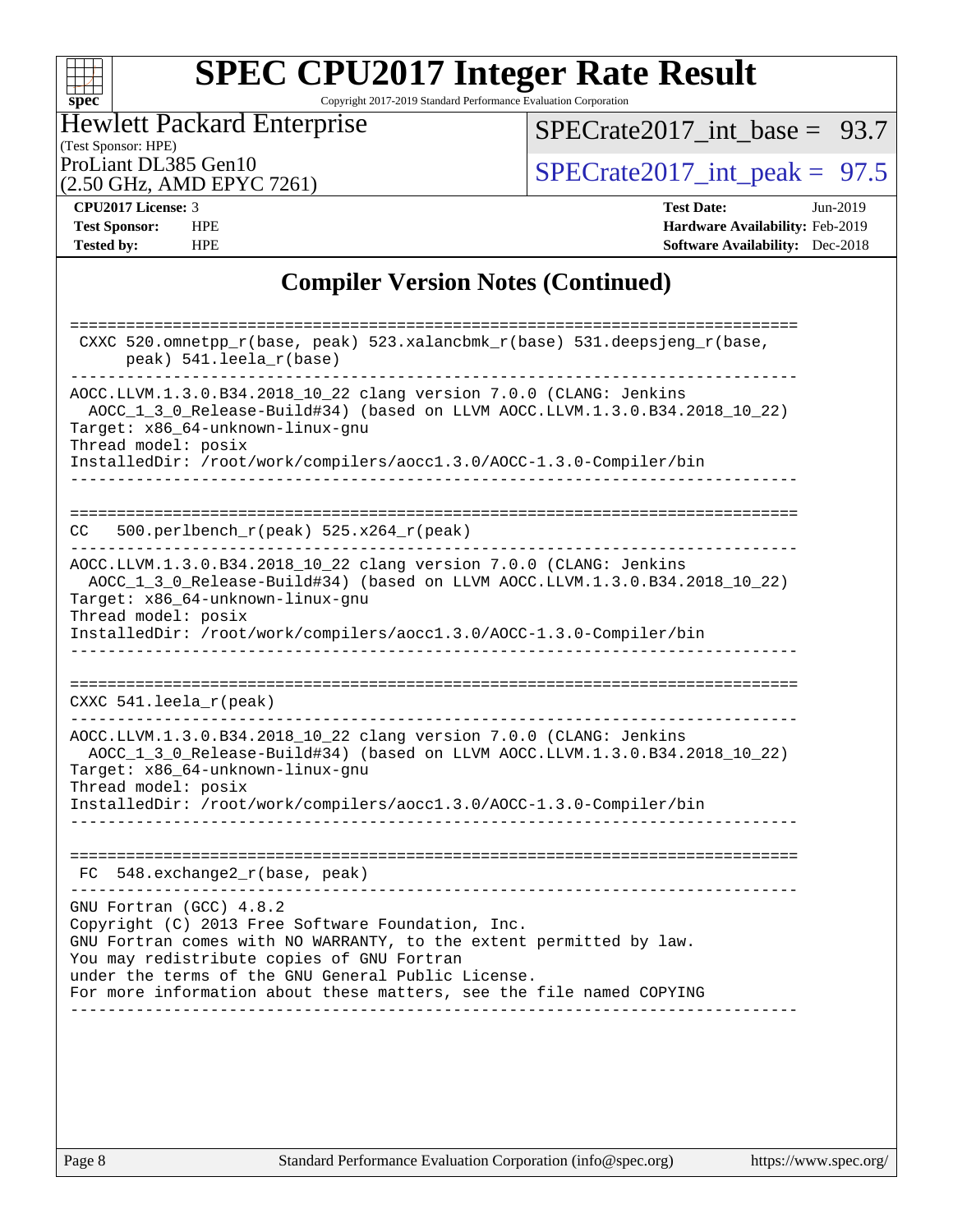

Copyright 2017-2019 Standard Performance Evaluation Corporation

### (Test Sponsor: HPE) Hewlett Packard Enterprise (2.50 GHz, AMD EPYC 7261)

[SPECrate2017\\_int\\_base =](http://www.spec.org/auto/cpu2017/Docs/result-fields.html#SPECrate2017intbase) 93.7

ProLiant DL385 Gen10  $SPECTR_{26} \times S_{26}$  SPECrate2017 int\_peak = 97.5

**[CPU2017 License:](http://www.spec.org/auto/cpu2017/Docs/result-fields.html#CPU2017License)** 3 **[Test Date:](http://www.spec.org/auto/cpu2017/Docs/result-fields.html#TestDate)** Jun-2019 **[Test Sponsor:](http://www.spec.org/auto/cpu2017/Docs/result-fields.html#TestSponsor)** HPE **[Hardware Availability:](http://www.spec.org/auto/cpu2017/Docs/result-fields.html#HardwareAvailability)** Feb-2019 **[Tested by:](http://www.spec.org/auto/cpu2017/Docs/result-fields.html#Testedby)** HPE **[Software Availability:](http://www.spec.org/auto/cpu2017/Docs/result-fields.html#SoftwareAvailability)** Dec-2018

### **[Base Compiler Invocation](http://www.spec.org/auto/cpu2017/Docs/result-fields.html#BaseCompilerInvocation)**

[C benchmarks:](http://www.spec.org/auto/cpu2017/Docs/result-fields.html#Cbenchmarks) [clang](http://www.spec.org/cpu2017/results/res2019q3/cpu2017-20190612-15347.flags.html#user_CCbase_clang-c)

[C++ benchmarks:](http://www.spec.org/auto/cpu2017/Docs/result-fields.html#CXXbenchmarks) [clang++](http://www.spec.org/cpu2017/results/res2019q3/cpu2017-20190612-15347.flags.html#user_CXXbase_clang-cpp)

[Fortran benchmarks](http://www.spec.org/auto/cpu2017/Docs/result-fields.html#Fortranbenchmarks): [clang](http://www.spec.org/cpu2017/results/res2019q3/cpu2017-20190612-15347.flags.html#user_FCbase_clang-c) [gfortran](http://www.spec.org/cpu2017/results/res2019q3/cpu2017-20190612-15347.flags.html#user_FCbase_aocc-gfortran_128c91a56d61ddb07404721e65b8f9498c31a443dacbd3b7f212891090eca86e2d099b520f75b99e9e8ac4fdec01f4d15f0b65e47123ec4c42b0759045731a1f)

### **[Base Portability Flags](http://www.spec.org/auto/cpu2017/Docs/result-fields.html#BasePortabilityFlags)**

 500.perlbench\_r: [-DSPEC\\_LINUX\\_X64](http://www.spec.org/cpu2017/results/res2019q3/cpu2017-20190612-15347.flags.html#b500.perlbench_r_basePORTABILITY_DSPEC_LINUX_X64) [-DSPEC\\_LP64](http://www.spec.org/cpu2017/results/res2019q3/cpu2017-20190612-15347.flags.html#b500.perlbench_r_baseEXTRA_PORTABILITY_DSPEC_LP64) 502.gcc\_r: [-DSPEC\\_LP64](http://www.spec.org/cpu2017/results/res2019q3/cpu2017-20190612-15347.flags.html#suite_baseEXTRA_PORTABILITY502_gcc_r_DSPEC_LP64) 505.mcf\_r: [-DSPEC\\_LP64](http://www.spec.org/cpu2017/results/res2019q3/cpu2017-20190612-15347.flags.html#suite_baseEXTRA_PORTABILITY505_mcf_r_DSPEC_LP64) 520.omnetpp\_r: [-DSPEC\\_LP64](http://www.spec.org/cpu2017/results/res2019q3/cpu2017-20190612-15347.flags.html#suite_baseEXTRA_PORTABILITY520_omnetpp_r_DSPEC_LP64) 523.xalancbmk\_r: [-DSPEC\\_LINUX](http://www.spec.org/cpu2017/results/res2019q3/cpu2017-20190612-15347.flags.html#b523.xalancbmk_r_basePORTABILITY_DSPEC_LINUX) [-DSPEC\\_LP64](http://www.spec.org/cpu2017/results/res2019q3/cpu2017-20190612-15347.flags.html#suite_baseEXTRA_PORTABILITY523_xalancbmk_r_DSPEC_LP64) 525.x264\_r: [-DSPEC\\_LP64](http://www.spec.org/cpu2017/results/res2019q3/cpu2017-20190612-15347.flags.html#suite_baseEXTRA_PORTABILITY525_x264_r_DSPEC_LP64) 531.deepsjeng\_r: [-DSPEC\\_LP64](http://www.spec.org/cpu2017/results/res2019q3/cpu2017-20190612-15347.flags.html#suite_baseEXTRA_PORTABILITY531_deepsjeng_r_DSPEC_LP64) 541.leela\_r: [-DSPEC\\_LP64](http://www.spec.org/cpu2017/results/res2019q3/cpu2017-20190612-15347.flags.html#suite_baseEXTRA_PORTABILITY541_leela_r_DSPEC_LP64) 548.exchange2\_r: [-DSPEC\\_LP64](http://www.spec.org/cpu2017/results/res2019q3/cpu2017-20190612-15347.flags.html#suite_baseEXTRA_PORTABILITY548_exchange2_r_DSPEC_LP64) 557.xz\_r: [-DSPEC\\_LP64](http://www.spec.org/cpu2017/results/res2019q3/cpu2017-20190612-15347.flags.html#suite_baseEXTRA_PORTABILITY557_xz_r_DSPEC_LP64)

## **[Base Optimization Flags](http://www.spec.org/auto/cpu2017/Docs/result-fields.html#BaseOptimizationFlags)**

#### [C benchmarks](http://www.spec.org/auto/cpu2017/Docs/result-fields.html#Cbenchmarks):

[-flto](http://www.spec.org/cpu2017/results/res2019q3/cpu2017-20190612-15347.flags.html#user_CCbase_aocc-flto) [-Wl,-mllvm -Wl,-function-specialize](http://www.spec.org/cpu2017/results/res2019q3/cpu2017-20190612-15347.flags.html#user_CCbase_function-specialize_7e7e661e57922243ee67c9a1251cb8910e607325179a0ce7f2884e09a6f5d4a5ef0ae4f37e8a2a11c95fc48e931f06dc2b6016f14b511fcb441e048bef1b065a) [-Wl,-mllvm -Wl,-enable-vectorize-compares](http://www.spec.org/cpu2017/results/res2019q3/cpu2017-20190612-15347.flags.html#user_CCbase_F-dragonegg-llvm-enable-vectorize-compares_d02a6cfb1abbc6ce11aae0c049416be17ac802551f3363922a2b85cb6a6b17f56f4db56b7e5ab5c95e0270440eb2c9ce5cb2462b04648dbb17284621d0c6e013) [-O3](http://www.spec.org/cpu2017/results/res2019q3/cpu2017-20190612-15347.flags.html#user_CCbase_F-O3) [-ffast-math](http://www.spec.org/cpu2017/results/res2019q3/cpu2017-20190612-15347.flags.html#user_CCbase_aocc-ffast-math) [-march=znver1](http://www.spec.org/cpu2017/results/res2019q3/cpu2017-20190612-15347.flags.html#user_CCbase_aocc-march) [-mno-avx2](http://www.spec.org/cpu2017/results/res2019q3/cpu2017-20190612-15347.flags.html#user_CCbase_F-mno-avx2) [-fstruct-layout=3](http://www.spec.org/cpu2017/results/res2019q3/cpu2017-20190612-15347.flags.html#user_CCbase_struct-layout) [-mllvm -unroll-threshold=50](http://www.spec.org/cpu2017/results/res2019q3/cpu2017-20190612-15347.flags.html#user_CCbase_unroll-threshold_458874500b2c105d6d5cb4d7a611c40e2b16e9e3d26b355fea72d644c3673b4de4b3932662f0ed3dbec75c491a13da2d2ca81180bd779dc531083ef1e1e549dc) [-fremap-arrays](http://www.spec.org/cpu2017/results/res2019q3/cpu2017-20190612-15347.flags.html#user_CCbase_F-fremap-arrays) [-mllvm -inline-threshold=1000](http://www.spec.org/cpu2017/results/res2019q3/cpu2017-20190612-15347.flags.html#user_CCbase_dragonegg-llvm-inline-threshold_b7832241b0a6397e4ecdbaf0eb7defdc10f885c2a282fa3240fdc99844d543fda39cf8a4a9dccf68cf19b5438ac3b455264f478df15da0f4988afa40d8243bab) [-flv-function-specialization](http://www.spec.org/cpu2017/results/res2019q3/cpu2017-20190612-15347.flags.html#user_CCbase_F-flv-function-specialization) [-mllvm -enable-gvn-hoist](http://www.spec.org/cpu2017/results/res2019q3/cpu2017-20190612-15347.flags.html#user_CCbase_F-enable-gvn-hoist_98f0171d4f818d7f97896885cc39145d9c6ec6ecaa45bb289c3a12839072136e4af160d9bd95e903e60fee72c4a35db75799b8a57e2b8d1ccd3b6c61417e660c) [-mllvm -function-specialize](http://www.spec.org/cpu2017/results/res2019q3/cpu2017-20190612-15347.flags.html#user_CCbase_function-specialize_233b3bdba86027f1b094368157e481c5bc59f40286dc25bfadc1858dcd5745c24fd30d5f188710db7fea399bcc9f44a80b3ce3aacc70a8870250c3ae5e1f35b8) [-z muldefs](http://www.spec.org/cpu2017/results/res2019q3/cpu2017-20190612-15347.flags.html#user_CCbase_aocc-muldefs) [-lpthread](http://www.spec.org/cpu2017/results/res2019q3/cpu2017-20190612-15347.flags.html#user_CCbase_F-lpthread) [-ldl](http://www.spec.org/cpu2017/results/res2019q3/cpu2017-20190612-15347.flags.html#user_CCbase_F-ldl) [-ljemalloc](http://www.spec.org/cpu2017/results/res2019q3/cpu2017-20190612-15347.flags.html#user_CCbase_jemalloc-lib) [-lamdlibm](http://www.spec.org/cpu2017/results/res2019q3/cpu2017-20190612-15347.flags.html#user_CCbase_F-lamdlibm)

#### [C++ benchmarks:](http://www.spec.org/auto/cpu2017/Docs/result-fields.html#CXXbenchmarks)

[-flto](http://www.spec.org/cpu2017/results/res2019q3/cpu2017-20190612-15347.flags.html#user_CXXbase_aocc-flto) [-Wl,-mllvm -Wl,-function-specialize](http://www.spec.org/cpu2017/results/res2019q3/cpu2017-20190612-15347.flags.html#user_CXXbase_function-specialize_7e7e661e57922243ee67c9a1251cb8910e607325179a0ce7f2884e09a6f5d4a5ef0ae4f37e8a2a11c95fc48e931f06dc2b6016f14b511fcb441e048bef1b065a) [-Wl,-mllvm -Wl,-enable-vectorize-compares](http://www.spec.org/cpu2017/results/res2019q3/cpu2017-20190612-15347.flags.html#user_CXXbase_F-dragonegg-llvm-enable-vectorize-compares_d02a6cfb1abbc6ce11aae0c049416be17ac802551f3363922a2b85cb6a6b17f56f4db56b7e5ab5c95e0270440eb2c9ce5cb2462b04648dbb17284621d0c6e013) [-O3](http://www.spec.org/cpu2017/results/res2019q3/cpu2017-20190612-15347.flags.html#user_CXXbase_F-O3) [-march=znver1](http://www.spec.org/cpu2017/results/res2019q3/cpu2017-20190612-15347.flags.html#user_CXXbase_aocc-march) [-mllvm -unroll-threshold=100](http://www.spec.org/cpu2017/results/res2019q3/cpu2017-20190612-15347.flags.html#user_CXXbase_unroll-threshold_2755d0c78138845d361fa1543e3a063fffa198df9b3edf0cfb856bbc88a81e1769b12ac7a550c5d35197be55360db1a3f95a8d1304df999456cabf5120c45168) [-finline-aggressive](http://www.spec.org/cpu2017/results/res2019q3/cpu2017-20190612-15347.flags.html#user_CXXbase_F-finline-aggressive) [-fremap-arrays](http://www.spec.org/cpu2017/results/res2019q3/cpu2017-20190612-15347.flags.html#user_CXXbase_F-fremap-arrays) [-mllvm -inline-threshold=1000](http://www.spec.org/cpu2017/results/res2019q3/cpu2017-20190612-15347.flags.html#user_CXXbase_dragonegg-llvm-inline-threshold_b7832241b0a6397e4ecdbaf0eb7defdc10f885c2a282fa3240fdc99844d543fda39cf8a4a9dccf68cf19b5438ac3b455264f478df15da0f4988afa40d8243bab) [-mllvm -enable-vectorize-compares=false](http://www.spec.org/cpu2017/results/res2019q3/cpu2017-20190612-15347.flags.html#user_CXXbase_disable-vectorize-compares_744e96dfaf0e6a0a8f558ad1f5117f7c029494e749ba2ce0369b998eced2f14f36c9acf9c44ff6efbd2349df21357d03f05694bcf5c1bda7e49ae93e191b7f84) [-z muldefs](http://www.spec.org/cpu2017/results/res2019q3/cpu2017-20190612-15347.flags.html#user_CXXbase_aocc-muldefs) [-lpthread](http://www.spec.org/cpu2017/results/res2019q3/cpu2017-20190612-15347.flags.html#user_CXXbase_F-lpthread) [-ldl](http://www.spec.org/cpu2017/results/res2019q3/cpu2017-20190612-15347.flags.html#user_CXXbase_F-ldl) [-ljemalloc](http://www.spec.org/cpu2017/results/res2019q3/cpu2017-20190612-15347.flags.html#user_CXXbase_jemalloc-lib) [-lamdlibm](http://www.spec.org/cpu2017/results/res2019q3/cpu2017-20190612-15347.flags.html#user_CXXbase_F-lamdlibm)

#### [Fortran benchmarks](http://www.spec.org/auto/cpu2017/Docs/result-fields.html#Fortranbenchmarks):

[-Wl,-mllvm -Wl,-inline-recursion=4](http://www.spec.org/cpu2017/results/res2019q3/cpu2017-20190612-15347.flags.html#user_FCbase_inline-recursion) [-Wl,-mllvm -Wl,-lsr-in-nested-loop](http://www.spec.org/cpu2017/results/res2019q3/cpu2017-20190612-15347.flags.html#user_FCbase_lsr-in-nested-loop_de4bc7331d07d857538198a5cc9592bc905d78a18065d49b9acfd1f777ae9eca5716aaa3e0e674a48e2e5ec9dad184ee0c682635ad7eff4181b32ab748bf2f49)

**(Continued on next page)**

| Page 9<br>Standard Performance Evaluation Corporation (info@spec.org)<br>https://www.spec.org/ |  |
|------------------------------------------------------------------------------------------------|--|
|------------------------------------------------------------------------------------------------|--|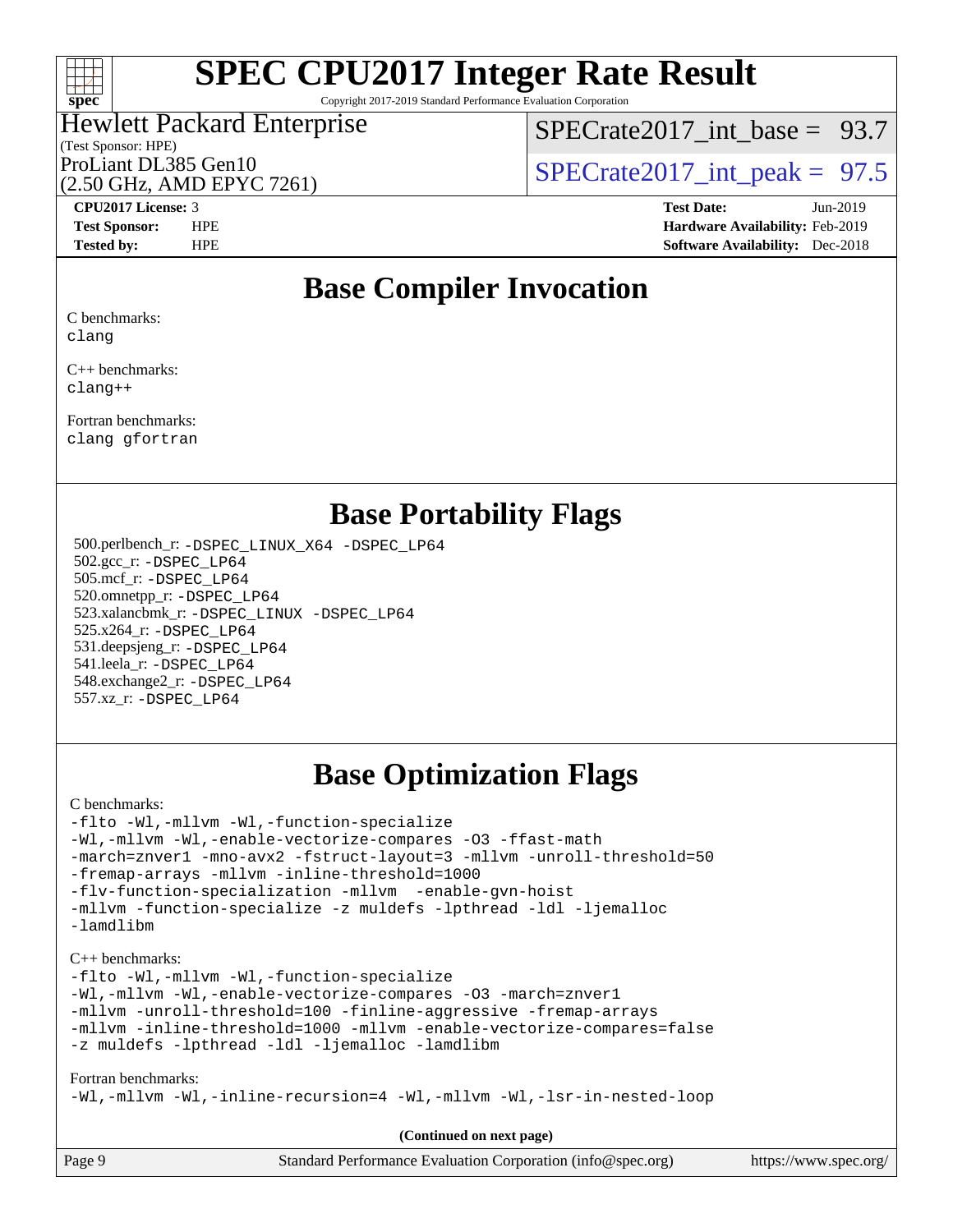

Copyright 2017-2019 Standard Performance Evaluation Corporation

Hewlett Packard Enterprise

[SPECrate2017\\_int\\_base =](http://www.spec.org/auto/cpu2017/Docs/result-fields.html#SPECrate2017intbase) 93.7

(Test Sponsor: HPE) (2.50 GHz, AMD EPYC 7261)

ProLiant DL385 Gen10  $SPECTR_{26} \times S_{26}$  SPECrate2017 int\_peak = 97.5

**[CPU2017 License:](http://www.spec.org/auto/cpu2017/Docs/result-fields.html#CPU2017License)** 3 **[Test Date:](http://www.spec.org/auto/cpu2017/Docs/result-fields.html#TestDate)** Jun-2019 **[Test Sponsor:](http://www.spec.org/auto/cpu2017/Docs/result-fields.html#TestSponsor)** HPE **[Hardware Availability:](http://www.spec.org/auto/cpu2017/Docs/result-fields.html#HardwareAvailability)** Feb-2019 **[Tested by:](http://www.spec.org/auto/cpu2017/Docs/result-fields.html#Testedby)** HPE **[Software Availability:](http://www.spec.org/auto/cpu2017/Docs/result-fields.html#SoftwareAvailability)** Dec-2018

# **[Base Optimization Flags \(Continued\)](http://www.spec.org/auto/cpu2017/Docs/result-fields.html#BaseOptimizationFlags)**

[Fortran benchmarks](http://www.spec.org/auto/cpu2017/Docs/result-fields.html#Fortranbenchmarks) (continued):

[-Wl,-mllvm -Wl,-enable-iv-split](http://www.spec.org/cpu2017/results/res2019q3/cpu2017-20190612-15347.flags.html#user_FCbase_F-enable-iv-split_efc18925ba63acc4bb74cb6e43d0987b7b3cf01924ad910e2a6edbbbd0f8b582e31f1ee7ccede3f08176ef2ad41c69507170fb32301bf478d45ceb38dfb89c5e) [-Wl,-mllvm -Wl,-merge-constant](http://www.spec.org/cpu2017/results/res2019q3/cpu2017-20190612-15347.flags.html#user_FCbase_F-merge-constant_4da7ce7066dbf6aeedd6e402e881995ecd00a0f791d823a21821304d63df84dd432b8e11810b55775a848292e22a82476b2bb8e0210dba35f302f6d024707545) [-Wl,-mllvm -Wl,-unroll-aggressive](http://www.spec.org/cpu2017/results/res2019q3/cpu2017-20190612-15347.flags.html#user_FCbase_unroll-aggressive_c7e0d1d612ac2206a26a514336404be7c2ff24f0b59559eb6150088bb5ae43d8e2a355905c83fdb33fc811449d17c79d9988d106c8a5e6991601804b0485464f) [-Wl,-mllvm -Wl,-unroll-threshold=150](http://www.spec.org/cpu2017/results/res2019q3/cpu2017-20190612-15347.flags.html#user_FCbase_unroll-threshold_e16fcb933aecb468ee1f7c629480d4e6a5b466c088ee037fc667a080fe14c2528dc87c7810f94747bbc0ee044752ba15ee4e18ca1a350ffe44795e3a79675ef5) [-flto](http://www.spec.org/cpu2017/results/res2019q3/cpu2017-20190612-15347.flags.html#user_FCbase_aocc-flto) [-Wl,-mllvm -Wl,-function-specialize](http://www.spec.org/cpu2017/results/res2019q3/cpu2017-20190612-15347.flags.html#user_FCbase_function-specialize_7e7e661e57922243ee67c9a1251cb8910e607325179a0ce7f2884e09a6f5d4a5ef0ae4f37e8a2a11c95fc48e931f06dc2b6016f14b511fcb441e048bef1b065a) [-Wl,-mllvm -Wl,-enable-vectorize-compares](http://www.spec.org/cpu2017/results/res2019q3/cpu2017-20190612-15347.flags.html#user_FCbase_F-dragonegg-llvm-enable-vectorize-compares_d02a6cfb1abbc6ce11aae0c049416be17ac802551f3363922a2b85cb6a6b17f56f4db56b7e5ab5c95e0270440eb2c9ce5cb2462b04648dbb17284621d0c6e013) [-O3](http://www.spec.org/cpu2017/results/res2019q3/cpu2017-20190612-15347.flags.html#user_FCbase_F-O3) [-mavx](http://www.spec.org/cpu2017/results/res2019q3/cpu2017-20190612-15347.flags.html#user_FCbase_F-mavx) [-madx](http://www.spec.org/cpu2017/results/res2019q3/cpu2017-20190612-15347.flags.html#user_FCbase_F-madx) [-funroll-loops](http://www.spec.org/cpu2017/results/res2019q3/cpu2017-20190612-15347.flags.html#user_FCbase_aocc-unroll-loops) [-ffast-math](http://www.spec.org/cpu2017/results/res2019q3/cpu2017-20190612-15347.flags.html#user_FCbase_aocc-ffast-math) [-frepack-arrays](http://www.spec.org/cpu2017/results/res2019q3/cpu2017-20190612-15347.flags.html#user_FCbase_F-frepack-arrays) [-z muldefs](http://www.spec.org/cpu2017/results/res2019q3/cpu2017-20190612-15347.flags.html#user_FCbase_aocc-muldefs) [-fplugin=dragonegg.so](http://www.spec.org/cpu2017/results/res2019q3/cpu2017-20190612-15347.flags.html#user_FCbase_plugin-DragonEgg) [-specs=integrated-as.specs](http://www.spec.org/cpu2017/results/res2019q3/cpu2017-20190612-15347.flags.html#user_FCbase_aocc-specs) [-fplugin-arg-dragonegg-llvm-option=-disable-indvar-simplify](http://www.spec.org/cpu2017/results/res2019q3/cpu2017-20190612-15347.flags.html#user_FCbase_F-disable-indvar-simplify_019306147abba0fe7fc015e5700c94ded485935ac501362d9c180223d6aa03792aa134eb82d14b1039a07ba479dabd755dda20c99200101975462e416227dcb7) [-fplugin-arg-dragonegg-llvm-option=-unroll-aggressive](http://www.spec.org/cpu2017/results/res2019q3/cpu2017-20190612-15347.flags.html#user_FCbase_unroll-aggressive_f8358ac8c8a6360a1ad593ce44545fe80d5f8ea44e3308fc4069865f2a2f09ca410212621bc4e894de0e1c99188bd73ba6ba257bbe1b3ed4b7d847fef56097c0) [-fplugin-arg-dragonegg-llvm-option=-unroll-threshold:150](http://www.spec.org/cpu2017/results/res2019q3/cpu2017-20190612-15347.flags.html#user_FCbase_unroll-threshold_6feb81b38f9dfb61d2e311cf8968cef102e03cc88ec0a0edc0fe4ce816e16a1a7c2dd61acfbb5f210695815a91d3a8192f9c545c0958681ec67120d107d728a2) [-lpthread](http://www.spec.org/cpu2017/results/res2019q3/cpu2017-20190612-15347.flags.html#user_FCbase_F-lpthread) [-ldl](http://www.spec.org/cpu2017/results/res2019q3/cpu2017-20190612-15347.flags.html#user_FCbase_F-ldl) [-ljemalloc](http://www.spec.org/cpu2017/results/res2019q3/cpu2017-20190612-15347.flags.html#user_FCbase_jemalloc-lib) [-lamdlibm](http://www.spec.org/cpu2017/results/res2019q3/cpu2017-20190612-15347.flags.html#user_FCbase_F-lamdlibm) [-lgfortran](http://www.spec.org/cpu2017/results/res2019q3/cpu2017-20190612-15347.flags.html#user_FCbase_F-lgfortran)

## **[Peak Compiler Invocation](http://www.spec.org/auto/cpu2017/Docs/result-fields.html#PeakCompilerInvocation)**

[C benchmarks](http://www.spec.org/auto/cpu2017/Docs/result-fields.html#Cbenchmarks): [clang](http://www.spec.org/cpu2017/results/res2019q3/cpu2017-20190612-15347.flags.html#user_CCpeak_clang-c)

[C++ benchmarks:](http://www.spec.org/auto/cpu2017/Docs/result-fields.html#CXXbenchmarks) [clang++](http://www.spec.org/cpu2017/results/res2019q3/cpu2017-20190612-15347.flags.html#user_CXXpeak_clang-cpp)

[Fortran benchmarks](http://www.spec.org/auto/cpu2017/Docs/result-fields.html#Fortranbenchmarks): [clang](http://www.spec.org/cpu2017/results/res2019q3/cpu2017-20190612-15347.flags.html#user_FCpeak_clang-c) [gfortran](http://www.spec.org/cpu2017/results/res2019q3/cpu2017-20190612-15347.flags.html#user_FCpeak_aocc-gfortran_128c91a56d61ddb07404721e65b8f9498c31a443dacbd3b7f212891090eca86e2d099b520f75b99e9e8ac4fdec01f4d15f0b65e47123ec4c42b0759045731a1f)

# **[Peak Portability Flags](http://www.spec.org/auto/cpu2017/Docs/result-fields.html#PeakPortabilityFlags)**

 500.perlbench\_r: [-DSPEC\\_LINUX\\_X64](http://www.spec.org/cpu2017/results/res2019q3/cpu2017-20190612-15347.flags.html#b500.perlbench_r_peakPORTABILITY_DSPEC_LINUX_X64) [-DSPEC\\_LP64](http://www.spec.org/cpu2017/results/res2019q3/cpu2017-20190612-15347.flags.html#b500.perlbench_r_peakEXTRA_PORTABILITY_DSPEC_LP64) 502.gcc\_r: [-D\\_FILE\\_OFFSET\\_BITS=64](http://www.spec.org/cpu2017/results/res2019q3/cpu2017-20190612-15347.flags.html#user_peakEXTRA_PORTABILITY502_gcc_r_F-D_FILE_OFFSET_BITS_5ae949a99b284ddf4e95728d47cb0843d81b2eb0e18bdfe74bbf0f61d0b064f4bda2f10ea5eb90e1dcab0e84dbc592acfc5018bc955c18609f94ddb8d550002c) 505.mcf\_r: [-DSPEC\\_LP64](http://www.spec.org/cpu2017/results/res2019q3/cpu2017-20190612-15347.flags.html#suite_peakEXTRA_PORTABILITY505_mcf_r_DSPEC_LP64) 520.omnetpp\_r: [-DSPEC\\_LP64](http://www.spec.org/cpu2017/results/res2019q3/cpu2017-20190612-15347.flags.html#suite_peakEXTRA_PORTABILITY520_omnetpp_r_DSPEC_LP64) 523.xalancbmk\_r: [-DSPEC\\_LINUX](http://www.spec.org/cpu2017/results/res2019q3/cpu2017-20190612-15347.flags.html#b523.xalancbmk_r_peakPORTABILITY_DSPEC_LINUX) [-D\\_FILE\\_OFFSET\\_BITS=64](http://www.spec.org/cpu2017/results/res2019q3/cpu2017-20190612-15347.flags.html#user_peakEXTRA_PORTABILITY523_xalancbmk_r_F-D_FILE_OFFSET_BITS_5ae949a99b284ddf4e95728d47cb0843d81b2eb0e18bdfe74bbf0f61d0b064f4bda2f10ea5eb90e1dcab0e84dbc592acfc5018bc955c18609f94ddb8d550002c) 525.x264\_r: [-DSPEC\\_LP64](http://www.spec.org/cpu2017/results/res2019q3/cpu2017-20190612-15347.flags.html#suite_peakEXTRA_PORTABILITY525_x264_r_DSPEC_LP64) 531.deepsjeng\_r: [-DSPEC\\_LP64](http://www.spec.org/cpu2017/results/res2019q3/cpu2017-20190612-15347.flags.html#suite_peakEXTRA_PORTABILITY531_deepsjeng_r_DSPEC_LP64) 541.leela\_r: [-DSPEC\\_LP64](http://www.spec.org/cpu2017/results/res2019q3/cpu2017-20190612-15347.flags.html#suite_peakEXTRA_PORTABILITY541_leela_r_DSPEC_LP64) 548.exchange2\_r: [-DSPEC\\_LP64](http://www.spec.org/cpu2017/results/res2019q3/cpu2017-20190612-15347.flags.html#suite_peakEXTRA_PORTABILITY548_exchange2_r_DSPEC_LP64) 557.xz\_r: [-DSPEC\\_LP64](http://www.spec.org/cpu2017/results/res2019q3/cpu2017-20190612-15347.flags.html#suite_peakEXTRA_PORTABILITY557_xz_r_DSPEC_LP64)

# **[Peak Optimization Flags](http://www.spec.org/auto/cpu2017/Docs/result-fields.html#PeakOptimizationFlags)**

[C benchmarks:](http://www.spec.org/auto/cpu2017/Docs/result-fields.html#Cbenchmarks)

**(Continued on next page)**

Page 10 Standard Performance Evaluation Corporation [\(info@spec.org\)](mailto:info@spec.org) <https://www.spec.org/>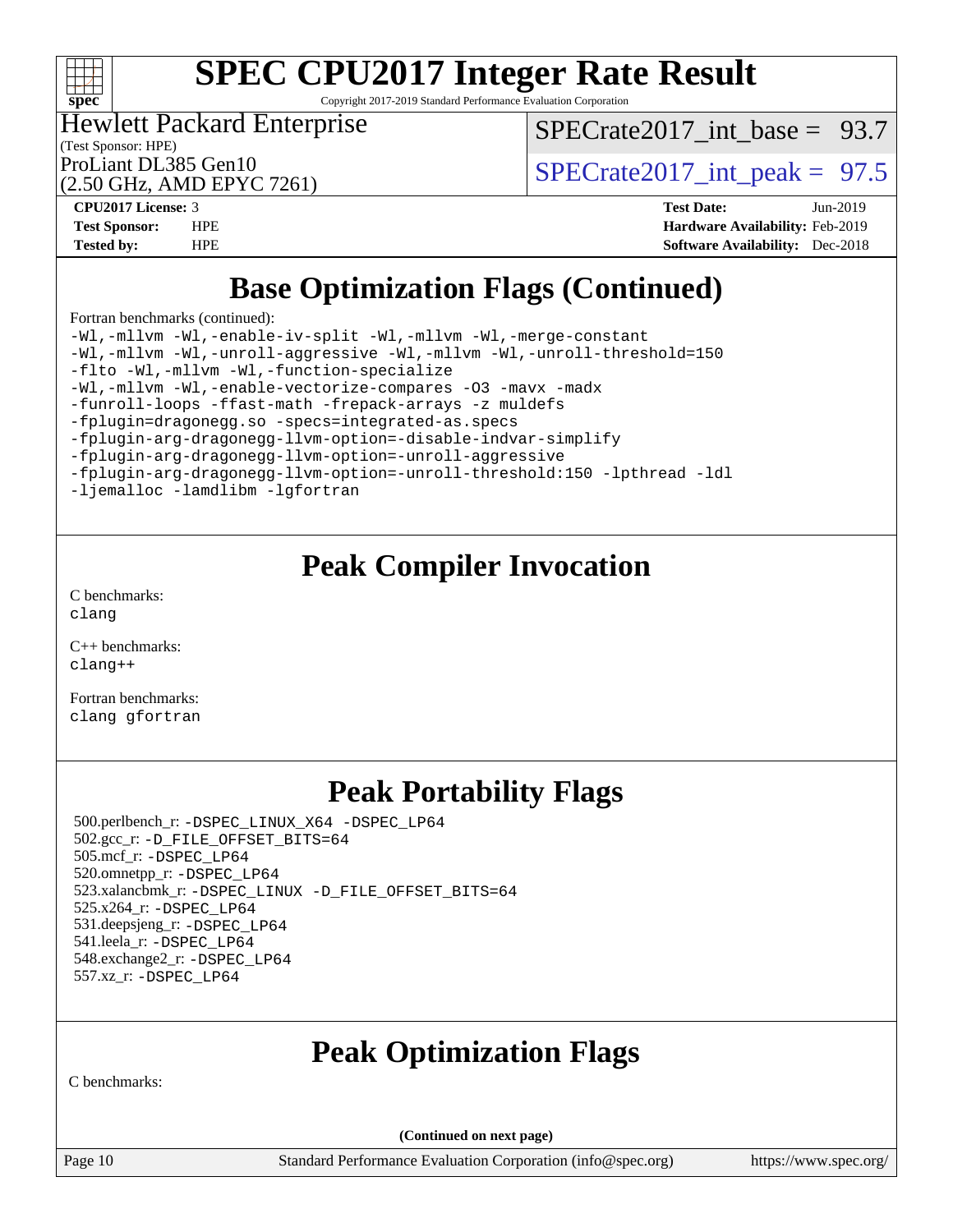

Copyright 2017-2019 Standard Performance Evaluation Corporation

(Test Sponsor: HPE) Hewlett Packard Enterprise

SPECrate2017 int\_base =  $93.7$ 

(2.50 GHz, AMD EPYC 7261)

ProLiant DL385 Gen10  $SPECTR_{26} \times S_{26}$  SPECrate2017 int\_peak = 97.5

**[CPU2017 License:](http://www.spec.org/auto/cpu2017/Docs/result-fields.html#CPU2017License)** 3 **[Test Date:](http://www.spec.org/auto/cpu2017/Docs/result-fields.html#TestDate)** Jun-2019 **[Test Sponsor:](http://www.spec.org/auto/cpu2017/Docs/result-fields.html#TestSponsor)** HPE **[Hardware Availability:](http://www.spec.org/auto/cpu2017/Docs/result-fields.html#HardwareAvailability)** Feb-2019 **[Tested by:](http://www.spec.org/auto/cpu2017/Docs/result-fields.html#Testedby)** HPE **[Software Availability:](http://www.spec.org/auto/cpu2017/Docs/result-fields.html#SoftwareAvailability)** Dec-2018

## **[Peak Optimization Flags \(Continued\)](http://www.spec.org/auto/cpu2017/Docs/result-fields.html#PeakOptimizationFlags)**

```
 500.perlbench_r: -flto -Wl,-mllvm -Wl,-function-specialize
-Wl,-mllvm -Wl,-enable-vectorize-compares
-fprofile-instr-generate(pass 1)
-fprofile-instr-use(pass 2) -Ofast -march=znver1
-fstruct-layout=3 -mllvm -vectorize-memory-aggressively
-mno-avx2 -mllvm -unroll-threshold=100 -fremap-arrays
-mllvm -inline-threshold=1000 -lpthread -ldl -ljemalloc
 502.gcc_r: -m32 -flto -Wl,-mllvm -Wl,-function-specialize
-Wl,-mllvm -Wl,-enable-vectorize-compares -Ofast
-march=znver1 -fstruct-layout=3
-mllvm -vectorize-memory-aggressively -mno-avx2
-mllvm -unroll-threshold=100 -fremap-arrays
-mllvm -inline-threshold=1000 -fgnu89-inline -lpthread
-ldl -ljemalloc
 505.mcf_r: basepeak = yes
 525.x264_r: -flto -Wl,-mllvm -Wl,-function-specialize
-Wl,-mllvm -Wl,-enable-vectorize-compares
-fprofile-instr-generate(pass 1)
-fprofile-instr-use(pass 2) -Ofast -march=znver1
-mno-avx2 -fstruct-layout=5
-mllvm -vectorize-memory-aggressively
-mllvm -unroll-threshold=50 -fremap-arrays
-mllvm -inline-threshold=1000 -mllvm -enable-gvn-hoist
-flv-function-specialization -lamdlibm -ljemalloc
-lpthread -ldl
 557.xz_r: basepeak = yes
C++ benchmarks: 
 520.omnetpp_r: -flto -Wl,-mllvm -Wl,-function-specialize
-Wl,-mllvm -Wl,-enable-vectorize-compares -Ofast
-march=znver1 -finline-aggressive
-mllvm -unroll-threshold=100-fremap-arrays
-mllvm -inline-threshold=1000 -lpthread -ldl -ljemalloc
 523.xalancbmk_r: -m32 -flto -Wl,-mllvm -Wl,-function-specialize
-Wl,-mllvm -Wl,-enable-vectorize-compares -Ofast
-march=znver1 -finline-aggressive
-mllvm -unroll-threshold=100 -fremap-arrays
-mllvm -inline-threshold=1000 -lpthread -ldl -ljemalloc
```
**(Continued on next page)**